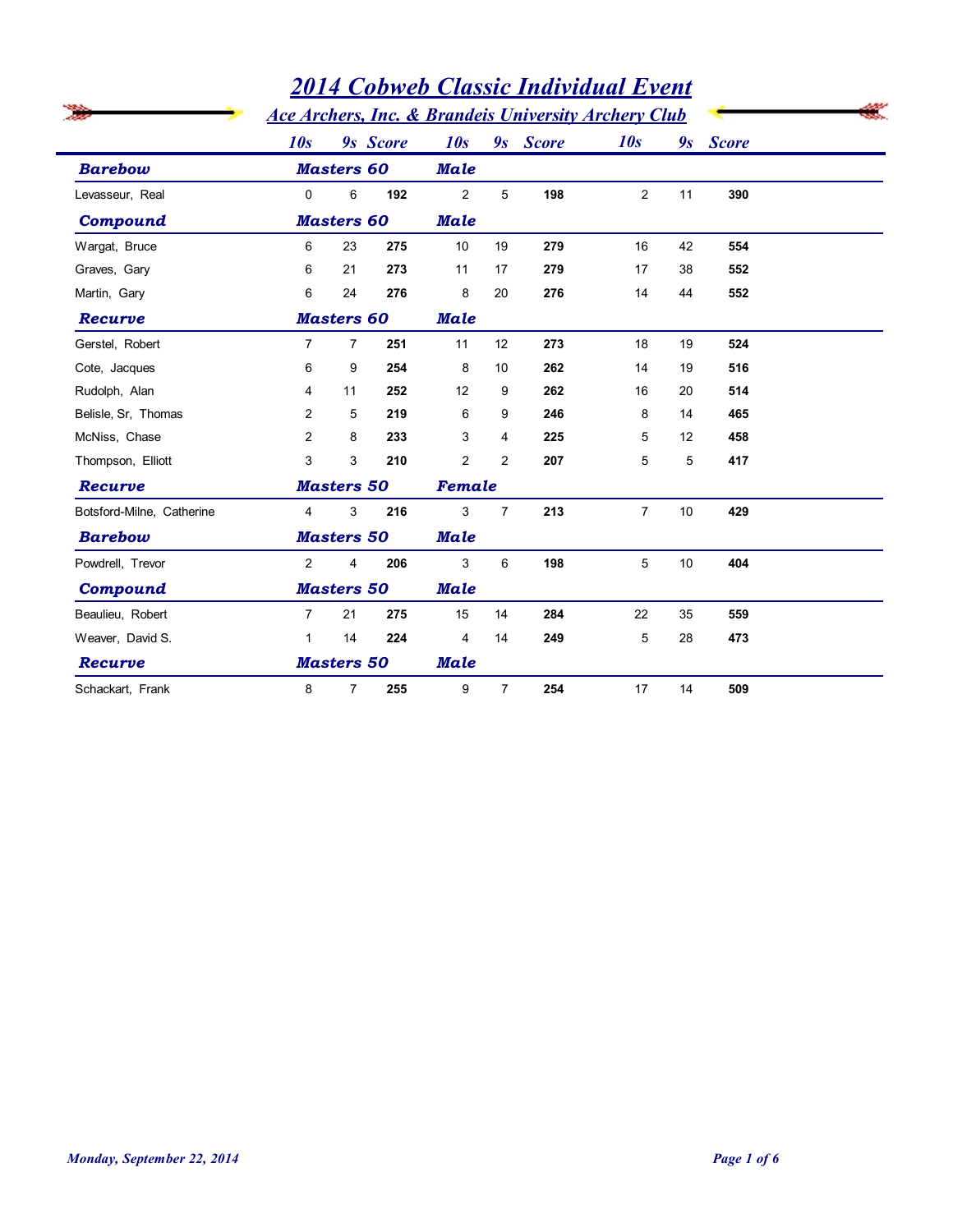|                                   |                   |                         |             |                  |                | <b>Ace Archers, Inc. &amp; Brandeis University Archery Club</b> |                           |                |            |  |
|-----------------------------------|-------------------|-------------------------|-------------|------------------|----------------|-----------------------------------------------------------------|---------------------------|----------------|------------|--|
| <b>Barebow</b><br>Colvin, Cerji   | 10s<br>9s Score   |                         |             | 10s              |                | 9s Score                                                        | 10s                       |                | 9s Score   |  |
|                                   | <b>Senior</b>     |                         |             | Female           |                |                                                                 |                           |                |            |  |
|                                   | $\mathbf 0$       | 5                       | 164         | $\mathbf 1$      | $\overline{2}$ | 176                                                             | $\mathbf{1}$              | $\overline{7}$ | 340        |  |
| <b>Compound</b>                   | <b>Senior</b>     |                         |             |                  | Female         |                                                                 |                           |                |            |  |
| Miller, Heidi                     | 6                 | 16                      | 266         | 10               | 16             | 275                                                             | 16                        | 32             | 541        |  |
| Merrell, Lisa                     | 4                 | 18                      | 264         | 6                | 16             | 248                                                             | 10                        | 34             | 512        |  |
| Assens, Nathalie                  | $\mathbf{1}$      | 16                      | 251         | 5                | 12             | 247                                                             | 6                         | 28             | 498        |  |
| Recurve                           | <b>Senior</b>     |                         |             | Female           |                |                                                                 |                           |                |            |  |
| Droney, Siobhan                   | $\overline{2}$    | 8                       | 232         | 4                | 11             | 249                                                             | 6                         | 19             | 481        |  |
| Archer, Lucy                      | $\overline{2}$    | 11                      | 235         | $\overline{4}$   | 8              | 209                                                             | 6                         | 19             | 444        |  |
| House, Gina                       | 3                 | 2                       | 203         | $\mathbf{1}$     | 4              | 200                                                             | 4                         | 6              | 403        |  |
| Fein, Marie                       | 3                 | 6                       | 224         | $\mathbf{1}$     | $\overline{2}$ | 178                                                             | 4                         | 8              | 402        |  |
| Lee, Alexandria                   | $\mathbf{1}$      | 4                       | 208         | $\mathbf{1}$     | 3              | 193                                                             | 2                         | $\overline{7}$ | 401        |  |
| Schackart, Christy                | 3                 | 4                       | 177         | $\mathbf 0$      | 3              | 172                                                             | 3                         | $\overline{7}$ | 349        |  |
| <b>Barebow</b>                    | <b>Senior</b>     |                         |             | <b>Male</b>      |                |                                                                 |                           |                |            |  |
| Chant, Matt                       | $\overline{2}$    | 11                      | 236         | 5                | 8              | 248                                                             | $\overline{7}$            | 19             | 484        |  |
| Perkins, Peter                    | 5                 | 6                       | 229         | 3                | 7              | 239                                                             | 8                         | 13             | 468        |  |
| Kjorneberg, Oskar                 | 4                 | 8                       | 234         | 5                | 6              | 231                                                             | 9                         | 14             | 465        |  |
| Crompton, Mike                    | 0                 | $\mathbf{1}$            | 132         | $\mathsf 0$      | $\mathbf{1}$   | 123                                                             | $\mathsf 0$               | $\overline{c}$ | 255        |  |
| <b>Compound</b>                   | <b>Senior</b>     |                         | <b>Male</b> |                  |                |                                                                 |                           |                |            |  |
| Turmel, Kevin                     | 21                | 9                       | 291         | 19               | 11             | 289                                                             | 40                        | $20\,$         | 580        |  |
| Carlise, Adam                     | 17                | 13                      | 287         | 21               | 9              | 291                                                             | $38\,$                    | 22             | 578        |  |
| Hervieux, Tim                     | 13                | 16                      | 282         | 10               | 19             | 279                                                             | 23                        | 35             | 561        |  |
| Deyo, Nathan                      | 9                 | 20                      | 278         | 12               | 17             | 281                                                             | 21                        | 37             | 559        |  |
| Miller, James                     | 6                 | 21                      | 273         | 13               | 17             | 283                                                             | 19                        | 38             | 556        |  |
| Marion, Mark                      | $\mathbf{1}$      | 10                      | 236         | $\boldsymbol{2}$ | 11             | 240                                                             | $\ensuremath{\mathsf{3}}$ | 21             | 476        |  |
| <b>Modern Longbow</b>             | <b>Senior</b>     |                         |             | <b>Male</b>      |                |                                                                 |                           |                |            |  |
| Barton, Jack                      | $\mathbf{1}$      | $\overline{\mathbf{4}}$ | 135         | 1                | $\overline{2}$ | 112                                                             | $\overline{a}$            | 6              | 247        |  |
| Recurve                           | <b>Senior</b>     |                         |             | <b>Male</b>      |                |                                                                 |                           |                |            |  |
| Gladstone, Carl                   | 8                 | 13                      | 267         | 13               | $10$           | 275                                                             | 21                        | 23             | 542        |  |
| Singh, Vikram                     | 9                 | $12$                    | 269         | 10               | $\overline{7}$ | 261                                                             | 19                        | 19             | 530        |  |
| Martel, Michael                   | 5                 | 13                      | 257         | 9                | 11             | 263                                                             | 14                        | 24             | 520        |  |
| Choi, Christian                   | 4                 | 14                      | 262         | $\overline{7}$   | 9              | 258                                                             | 11                        | 23             | 520        |  |
| Daniels, Jeff                     | 3                 | 10                      | 247         | 4                | 11             | 254                                                             | $\overline{7}$            | 21             | 501        |  |
| Finck, christian                  | 3                 | 10                      | 232         | 5                | 9              | 242                                                             | 8                         | 19             | 474        |  |
| Shetler, Keith<br>DuCasse, George | 3<br>$\mathbf{1}$ | 6<br>5                  | 227<br>176  | 4<br>3           | 12<br>4        | 245<br>187                                                      | $\overline{7}$<br>4       | 18<br>9        | 472<br>363 |  |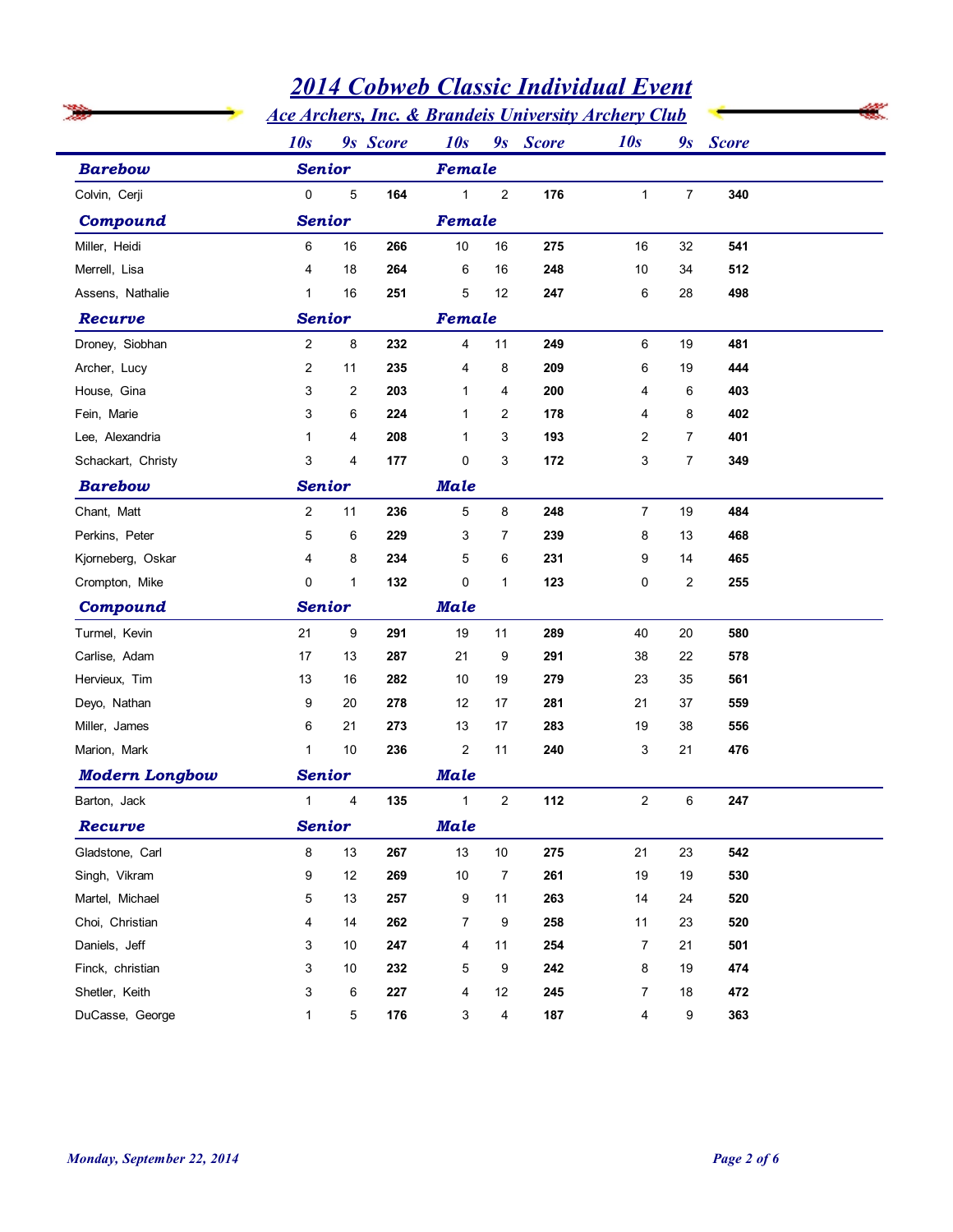|                       | <b>Ace Archers, Inc. &amp; Brandeis University Archery Club</b> | <b>2014 Cobweb Classic Individual Event</b> |          |                |                |          |                |                |          |  |
|-----------------------|-----------------------------------------------------------------|---------------------------------------------|----------|----------------|----------------|----------|----------------|----------------|----------|--|
|                       | 10s                                                             |                                             | 9s Score | 10s            |                | 9s Score | 10s            |                | 9s Score |  |
| <b>Compound</b>       |                                                                 | <b>Junior</b>                               |          |                | <b>Female</b>  |          |                |                |          |  |
| Gianos, Sarah         | 6                                                               | 22                                          | 274      | 10             | 17             | 277      | 16             | 39             | 551      |  |
| Haley, Sara           | 3                                                               | 15                                          | 250      | $\overline{4}$ | 12             | 254      | $\overline{7}$ | 27             | 504      |  |
| Recurve               | <b>Junior</b>                                                   |                                             |          | Female         |                |          |                |                |          |  |
| Wade, Abigail         | 5                                                               | 11                                          | 251      | $\overline{7}$ | 9              | 255      | 12             | 20             | 506      |  |
| Haley, Cassandra      | 2                                                               | 4                                           | 213      | 9              | 3              | 233      | 11             | $\overline{7}$ | 446      |  |
| Loxterkamp, Elizabeth | 3                                                               | 5                                           | 207      | $\mathbf{1}$   | 11             | 227      | 4              | 16             | 434      |  |
| Davey, Emma           | 3                                                               | 5                                           | 172      | $\Omega$       | $\overline{4}$ | 173      | 3              | 9              | 345      |  |
| Compound              | <b>Junior</b>                                                   |                                             |          | <b>Male</b>    |                |          |                |                |          |  |
| Brush, Tyler          | 10                                                              | 18                                          | 278      | 15             | 15             | 285      | 25             | 33             | 563      |  |
| Recurve               | <b>Junior</b>                                                   |                                             |          | <b>Male</b>    |                |          |                |                |          |  |
| Blair, Marcus         | 9                                                               | 8                                           | 255      | $\overline{4}$ | 12             | 246      | 13             | 20             | 501      |  |
| Belisle, Jr, Thomas   | 5                                                               | 3                                           | 210      | $\mathbf{1}$   | 9              | 222      | 6              | 12             | 432      |  |
| Robinson, Zach        | 2                                                               | 5                                           | 202      | $\overline{2}$ | $\overline{4}$ | 191      | $\overline{4}$ | 9              | 393      |  |
| Narayanan, Krishna    | 4                                                               | 6                                           | 208      | 0              | $\overline{2}$ | 169      | $\overline{4}$ | 8              | 377      |  |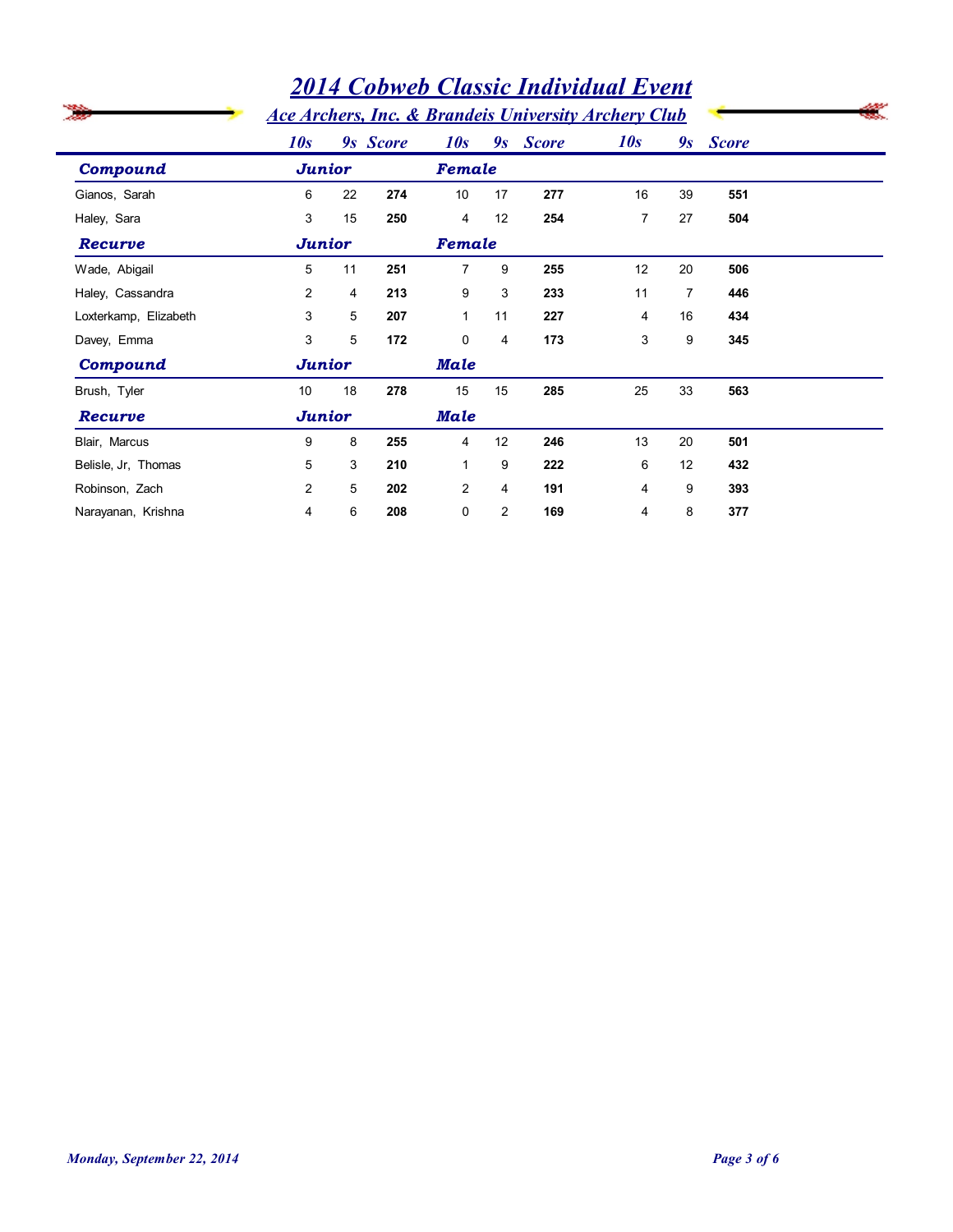|                       |                           | <b>2014 Cobweb Classic Individual Event</b> |          |                |                                                                 |          |                |                |              |  |
|-----------------------|---------------------------|---------------------------------------------|----------|----------------|-----------------------------------------------------------------|----------|----------------|----------------|--------------|--|
|                       |                           |                                             |          |                | <b>Ace Archers, Inc. &amp; Brandeis University Archery Club</b> |          |                |                |              |  |
| <b>Barebow</b>        | 10s                       |                                             | 9s Score | 10s            |                                                                 | 9s Score | 10s            | 9s             | <b>Score</b> |  |
|                       | Cadet                     |                                             |          | Female         |                                                                 |          |                |                |              |  |
| Milne, Arlyss         | $\overline{2}$            | $\overline{7}$                              | 202      | $\overline{2}$ | $\overline{2}$                                                  | 192      | 4              | 9              | 394          |  |
| Bodine, Rachel        | $\mathbf{1}$              | 4                                           | 173      | $\overline{c}$ | 3                                                               | 173      | 3              | $\overline{7}$ | 346          |  |
| <b>Compound</b>       | Cadet                     |                                             |          | Female         |                                                                 |          |                |                |              |  |
| Chretien, Kaitlyn     | 12                        | 17                                          | 281      | 7              | 22                                                              | 276      | 19             | 39             | 557          |  |
| Yost, Marissa         | $\mathbf{1}$              | 22                                          | 262      | 4              | 21                                                              | 269      | 5              | 43             | 531          |  |
| Montuori, Isabella    | $\overline{2}$            | 18                                          | 256      | 2              | 17                                                              | 257      | 4              | 35             | 513          |  |
| Wheeler, Victoria     | $\overline{4}$            | 15                                          | 253      | $\mathbf 1$    | 13                                                              | 247      | 5              | 28             | 500          |  |
| <b>Modern Longbow</b> | Cadet                     |                                             |          | Female         |                                                                 |          |                |                |              |  |
| Barton, Gianna        | $\mathbf 0$               | $\pmb{0}$                                   | 84       | $\mathbf 0$    | $\mathbf{1}$                                                    | 56       | 0              | $\mathbf{1}$   | 140          |  |
| Recurve               | Cadet                     |                                             |          | Female         |                                                                 |          |                |                |              |  |
| Buswell, Alice        | 11                        | 17                                          | 279      | 15             | 9                                                               | 277      | 26             | 26             | 556          |  |
| Nelson, Emily         | 6                         | 19                                          | 271      | 9              | 15                                                              | 271      | 15             | 34             | 542          |  |
| Boyce, Julia Anne     | 6                         | 10                                          | 260      | 10             | 13                                                              | 271      | 16             | 23             | 531          |  |
| Burpeau, Coleen       | $\overline{2}$            | $\overline{c}$                              | 200      | 6              | $\overline{7}$                                                  | 230      | 8              | 9              | 430          |  |
| Gray, Morgan          | 4                         | 6                                           | 201      | $\overline{4}$ | 8                                                               | 220      | 8              | 14             | 421          |  |
| Regensburger, Megan   | $\overline{1}$            | 5                                           | 196      | 3              | 5                                                               | 221      | 4              | 10             | 417          |  |
| Fein, Dakota Rose     | $\overline{\mathbf{c}}$   | 4                                           | 193      | 5              | 5                                                               | 215      | $\overline{7}$ | 9              | 408          |  |
| Eisenhofer, Hannah    | 4                         | 1                                           | 188      | $\mathbf{1}$   | 5                                                               | 209      | 5              | 6              | 397          |  |
| Hogan-Hines, Katelin  | 3                         | 2                                           | 181      | $\mathbf{1}$   | 3                                                               | 177      | 4              | 5              | 358          |  |
| Toole, Maegen         | 0                         | 6                                           | 177      | 3              | 0                                                               | 157      | 3              | 6              | 334          |  |
| Muti, Caitlyn         | $\overline{c}$            | 4                                           | 182      | 0              | 0                                                               | 151      | 2              | 4              | 333          |  |
| Lee, Geo              | 0                         | 6                                           | 188      | $\mathbf{1}$   | $\mathbf{1}$                                                    | 131      | $\mathbf{1}$   | $\overline{7}$ | 319          |  |
| Cracco, Elise         | 0                         | $\mathbf{1}$                                | 124      | $\overline{c}$ | $\mathbf{1}$                                                    | 180      | $\overline{c}$ | $\overline{c}$ | 304          |  |
| <b>Compound</b>       | Cadet                     |                                             |          | <b>Male</b>    |                                                                 |          |                |                |              |  |
| Merrill, Ethan        | 17                        | 13                                          | 287      | 16             | 14                                                              | 286      | 33             | 27             | 573          |  |
| McKinstry, Scott L    | $\ensuremath{\mathsf{3}}$ | 23                                          | 269      | 8              | 19                                                              | 275      | 11             | 42             | 544          |  |
| Alicandro, Daniel     | 6                         | 15                                          | 252      | $\overline{7}$ | 16                                                              | 270      | 13             | 31             | 522          |  |
| Recurve               | Cadet                     |                                             |          | <b>Male</b>    |                                                                 |          |                |                |              |  |
| Podgorski, Joshua     | 8                         | 12                                          | 265      | 8              | 12                                                              | 266      | $16\,$         | 24             | 531          |  |
| Shute, Gabe           | 8                         | 10                                          | 261      | $\overline{7}$ | 13                                                              | 259      | 15             | 23             | 520          |  |
| Baker III, Weston C   | 8                         | 11                                          | 262      | 8              | 8                                                               | 252      | 16             | 19             | 514          |  |
| Vaccaro, James        | 8                         | 9                                           | 259      | 3              | 9                                                               | 245      | 11             | 18             | 504          |  |
| Nelson, Andrew        | $\mathbf 1$               | $\overline{7}$                              | 219      | $\overline{c}$ | 3                                                               | 184      | 3              | 10             | 403          |  |
| Ducret, Fabien        | 0                         | 5                                           | 194      | $\overline{c}$ | 3                                                               | 192      | $\overline{c}$ | 8              | 386          |  |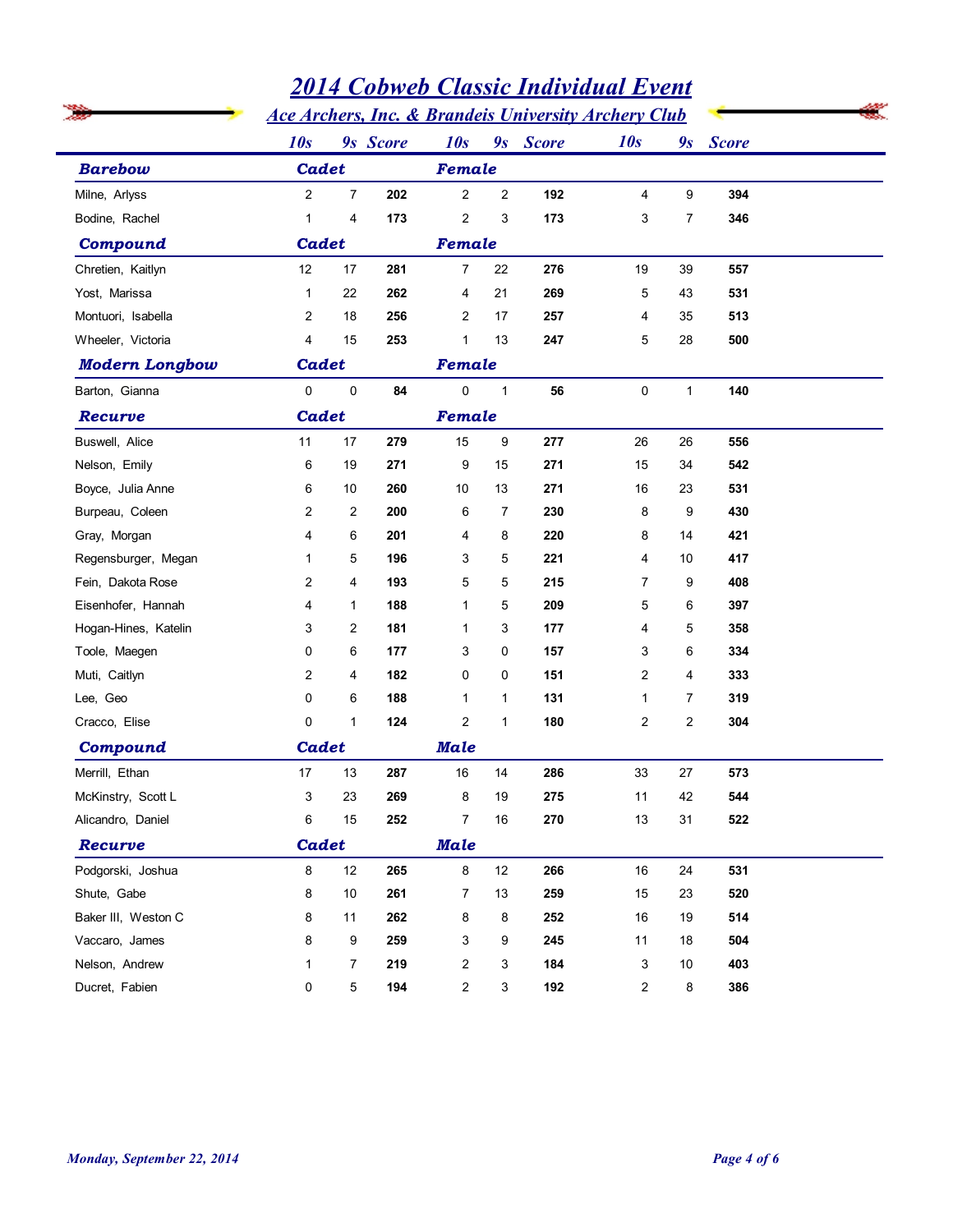|                                |                              | <b>2014 Cobweb Classic Individual Event</b> |           |                |                   |                                                                             |                                |                   |              |  |
|--------------------------------|------------------------------|---------------------------------------------|-----------|----------------|-------------------|-----------------------------------------------------------------------------|--------------------------------|-------------------|--------------|--|
| <b>Barebow</b>                 | 10s                          |                                             |           | 10s            |                   | <b>Ace Archers, Inc. &amp; Brandeis University Archery Club</b><br>9s Score | 10s                            |                   | <b>Score</b> |  |
|                                | Cub                          |                                             | 9s Score  | Female         |                   |                                                                             |                                | 9s                |              |  |
|                                |                              |                                             |           | $\mathbf{1}$   |                   |                                                                             |                                |                   |              |  |
| Bourque, Wynn<br>Dean, Natalie | $\mathbf{1}$<br>$\mathbf{1}$ | $\overline{c}$<br>$\mathbf 0$               | 133<br>60 | 0              | 3<br>$\mathbf{1}$ | 127<br>50                                                                   | $\overline{2}$<br>$\mathbf{1}$ | 5<br>$\mathbf{1}$ | 260<br>110   |  |
| <b>Compound</b>                | Cub                          |                                             |           | Female         |                   |                                                                             |                                |                   |              |  |
| Nappen, Abigail                | 5                            | 16                                          | 259       | $\overline{2}$ | 12                | 250                                                                         | $\overline{7}$                 | 28                | 509          |  |
| Recurve                        | Cub                          |                                             |           | Female         |                   |                                                                             |                                |                   |              |  |
| Vaccaro, Lucia                 | 6                            | 15                                          | 266       | $\overline{7}$ | 13                | 265                                                                         | 13                             | 28                | 531          |  |
| Tabit, Hana                    | 3                            | 9                                           | 237       | 3              | 12                | 235                                                                         | 6                              | 21                | 472          |  |
| Domanico, Meghan               | 1                            | 9                                           | 228       | 4              | 6                 | 232                                                                         | 5                              | 15                | 460          |  |
| Martel, Dakota                 | 3                            | 8                                           | 229       | 4              | 5                 | 219                                                                         | $\overline{7}$                 | 13                | 448          |  |
| Elsner, Elizabeth              | $\mathbf 0$                  | 6                                           | 200       | 3              | 8                 | 202                                                                         | 3                              | 14                | 402          |  |
| Reynholds, Merdith             | $\mathbf 0$                  | 7                                           | 189       | $\overline{2}$ | $\overline{2}$    | 206                                                                         | $\overline{2}$                 | 9                 | 395          |  |
| Putnam, Julia                  | $\overline{2}$               | 4                                           | 173       | $\mathbf{1}$   | 4                 | 183                                                                         | 3                              | 8                 | 356          |  |
| Bouffard, Lindsey              | $\overline{2}$               | $\mathbf{1}$                                | 134       | $\mathbf{1}$   | 0                 | 142                                                                         | 3                              | $\mathbf{1}$      | 276          |  |
| Beaumont-Smith, Emma           | 0                            | 3                                           | 96        | $\mathbf{1}$   | $\overline{2}$    | 83                                                                          | $\mathbf{1}$                   | 5                 | 179          |  |
| Norton, Amy                    | $\Omega$                     | 0                                           | 77        | $\mathbf{1}$   | 0                 | 83                                                                          | $\mathbf{1}$                   | 0                 | 160          |  |
| Orlando, Maggie                | $\mathbf 0$                  | $\mathbf 0$                                 | 56        | $\mathbf 0$    | 0                 | 44                                                                          | 0                              | 0                 | 100          |  |
| <b>Traditional Recurve</b>     | Cub                          |                                             |           | Female         |                   |                                                                             |                                |                   |              |  |
| Liete, Amamda                  | $\mathbf 0$                  | 0                                           | 91        | $\mathbf{1}$   | $\mathbf{1}$      | 104                                                                         | $\mathbf{1}$                   | $\mathbf 1$       | 195          |  |
| Nelson, Heather                | 0                            | $\pmb{0}$                                   | 43        | 0              | 0                 | $92\,$                                                                      | 0                              | 0                 | 135          |  |
| Compound                       | Cub                          |                                             |           | <b>Male</b>    |                   |                                                                             |                                |                   |              |  |
| Trahan, Seth                   | 12                           | 18                                          | 282       | 9              | $20\,$            | 278                                                                         | 21                             | 38                | 560          |  |
| Recurve                        | Cub                          |                                             |           | <b>Male</b>    |                   |                                                                             |                                |                   |              |  |
| Florman, Ferris                | 5                            | 13                                          | 261       | 8              | 13                | 265                                                                         | 13                             | $26\,$            | 526          |  |
| DuCasse, Anthony               | 5                            | 4                                           | 228       | $\mathbf{1}$   | $\overline{7}$    | 208                                                                         | 6                              | 11                | 436          |  |
| Dutton, Zachary                | 1                            | 9                                           | 216       | 3              | 3                 | 205                                                                         | 4                              | 12                | 421          |  |
| Melchionda, Anthony            | 0                            | $\pmb{0}$                                   | 94        | $\pmb{0}$      | $\mathbf{1}$      | 86                                                                          | 0                              | $\mathbf{1}$      | 180          |  |